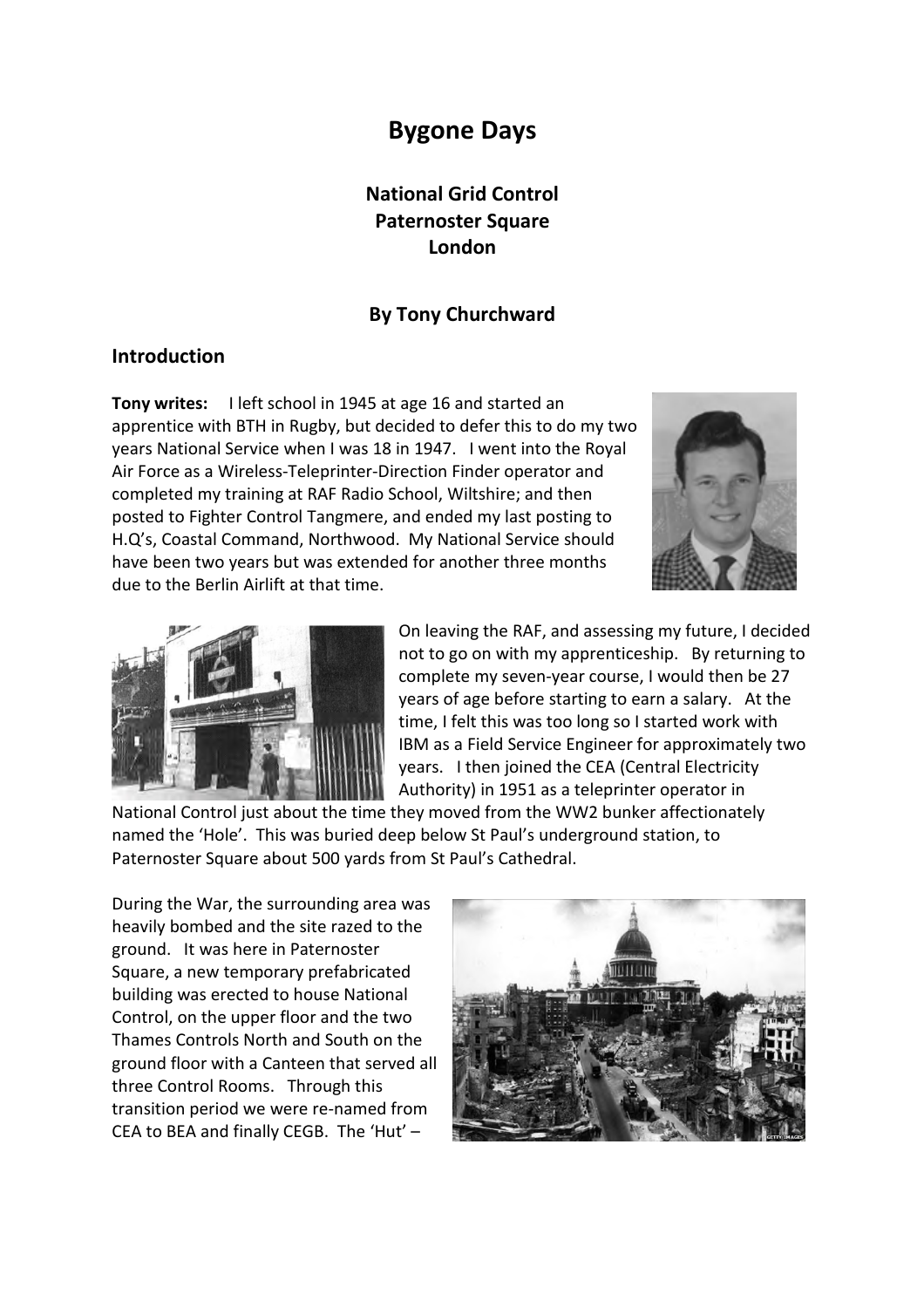as it became known – remained operational until about 1958 when I moved with National Control to Bankside House in Southwark and Thame North and South moved to their respective new Control facilities in Redbourn, Hertfordshire and East Grinstead, Sussex.

## **National Control, Paternoster Square (Staff)**



The Staff at this time working in National Control, consisted of a Senior Manager with three personnel in the day office and five shift teams rotating to provide 24-hour cover throughout the year. Each team consisted of a Senior Control Engineer, Assistant Control Engineer and a Control Assistant Clerical who attended the Teleprinter network. As an aside, the shift staff wore white jackets and were issued with a clean towel when on shift plus at the end of the year an annual pocket diary.

We had direct securer links to all the Grid Areas Controls around the Country. In these days, the majority of communications to Grid Areas was by teleprinter to reduce the risk of human error and security. If staff had to use a telephone, they had to go through a telephone operator; this also applied to Thames North and Thames South. I recall the Head of National Control at this time was Mr Holroyd and he was then designated a Superintendent.

### **Duties and Workload**

When I joined the CEA in 1951 and got down to work, I realised just how much my RAF training was appropriate for this position. Although there were the usual day-to-day duties, this was overlaid with long periods of time when consumer load reduction/restoration instruction were in operation keeping me extremely busy from 07.00 to 21.00 hours. This was the time when consumer demand was increasing faster than the generation capacity available and particularly critical in the winter months of the year.

A typical winter week day you would get busy from about 07.00 hours when the Senior Control Engineer would inform all Industrial and commercial consumers that load reduction was imminent (generally a 10-minute warning) and they could be losing their power supply. To do this, arrangements were made to install a direct teleprinter line to the BBC long wave duty announcer, who would broadcast this warning over the radio. Simultaneously this warning would also be teleprinted to Control Area.

With all generation on maximum output and unable to meet the total consumer demand, Control Areas would be instructed to impose 1 or 2 stages of voltage reduction. With confirmation from all areas on completion, more stages of demand reduction may be applied if judged necessary by the Senior Control Engineer. All messages would be relayed and confirmed by teleprinter to all Areas.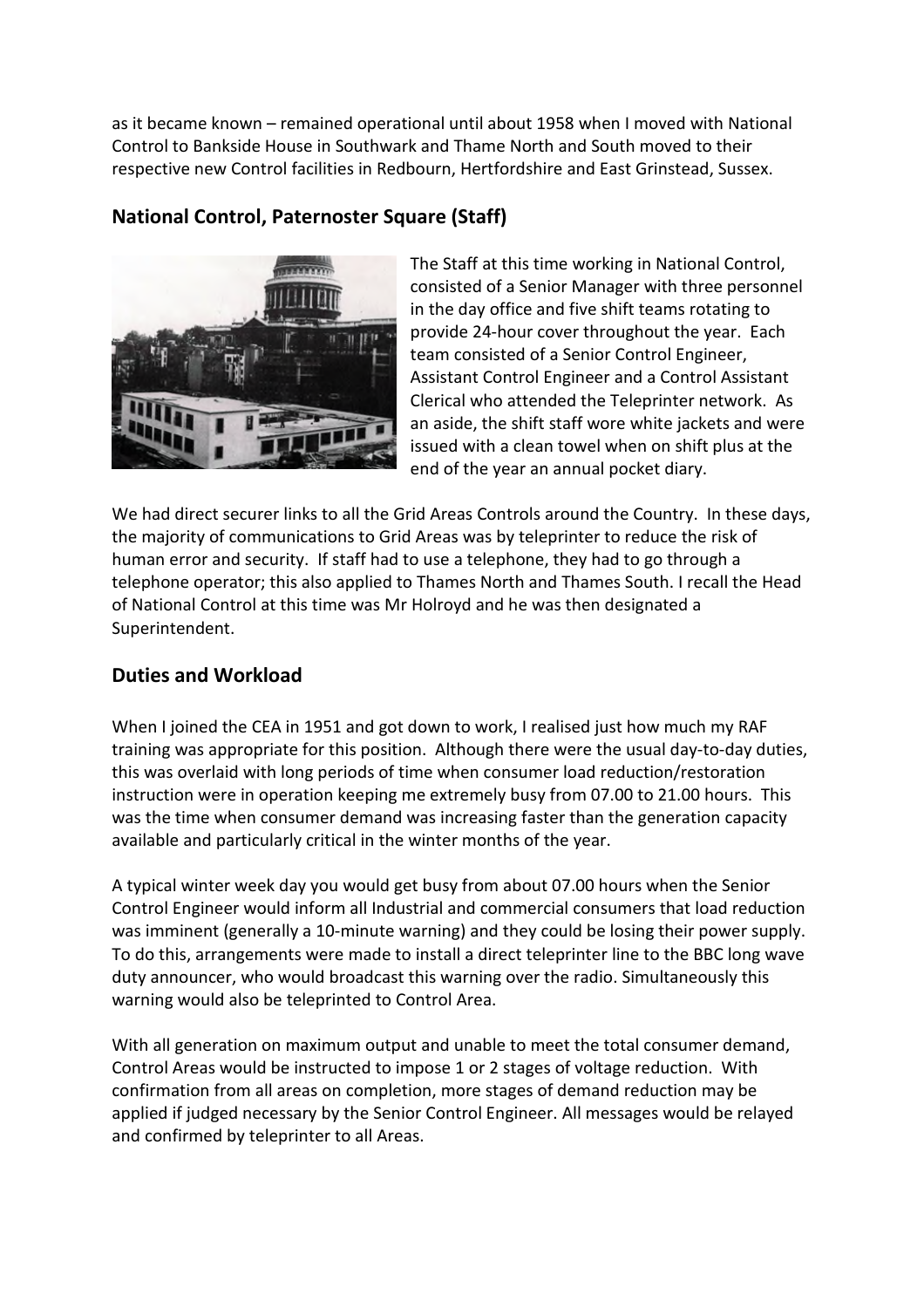This procedure was repeated to a lesser or greater degree to cover the 2A (breakfast peak) and generally remaining on until the 2B (lunch time peak), with the same sequence in restoring demand between times until after the 3C (evening darkness peak).

As part of our Control room equipment we had a small radio set to monitor radio broadcast warnings. On one occasion during a Shift around mid-day, we were listening to BBC light programme, 'Workers Playtime'. We were in the middle of restoring our Load Reduction instructions to the Areas, when the Radio announcer, with his usual 'chit chat' said to his listeners 'why not switch off all your lights/power etc if you are not using it'. Within a very short time, the Frequency that had been very low shot up to 50.5 cycles with most of the Load Reduction still on. Needless to say, 'panic stations' trying to restore all Load Shedding as quickly as we could.

National Control was responsible for Electric time control. At midnight, it was a regular event to increase the target frequency to 50.6 cycles until 06.00 in the morning, aiming to correct the electric time by 08.00 hours. I can remember the electric clock exceeding 45 minutes slow and a ratio announcement was made to the general public to manually adjust their electric clocks accordingly.

Throughout the day, the Senior Control Engineer would be dealing with the Area Controls by telephone regarding switching circuits on or off the Grid network as required for voltage control or planned maintenance and frequency correction. All this information would be teleprinted back and forth between National and Area Controls.

The Assistant Control Engineer's duties were checking Plant availability, generation costs and forecast demand to establish and programme Area transfers for period 1 (night minimum), 2A (breakfast peak), 2B (lunch peak), 3A (afternoon trough), 3B (evening peak), 3C (darkness peak), 4A (evening trough), 4B (late evening peak), 4C (trough towards night minimum). This kept him very busy but was still expected to find time to assist the Senior Control Engineer in circuit switching.

The wall 132kv interconnector display diagram was dressed manually when a circuit was taken out and returned from maintenance or fault etc. One had to place a 'U' magnet over the Line, and when back to normal remove same.

In these early days, it was imperative to keep North and South flow to 50mws (maximum 100mws). This was to avoid overloading the two main 132kv interconnectors that divided North and South (Lincoln-Bourne and Meaford-Crewe).

Tests were initiated by The Senior Control Engineer to Mr Bird, Area Control Engineer, to split the North and South areas over weekend by opening the Ironbridge Bus Coupler 130 (Birmingham Area).

There were nine Grid Control areas reporting to National Control: Glasgow, Newcastle, Manchester, Leeds, Nottingham, Birmingham, Thames North, Thames South and Bristol. Overnight Northern Areas were put on High Speed Control (Manchester or Leeds) and for